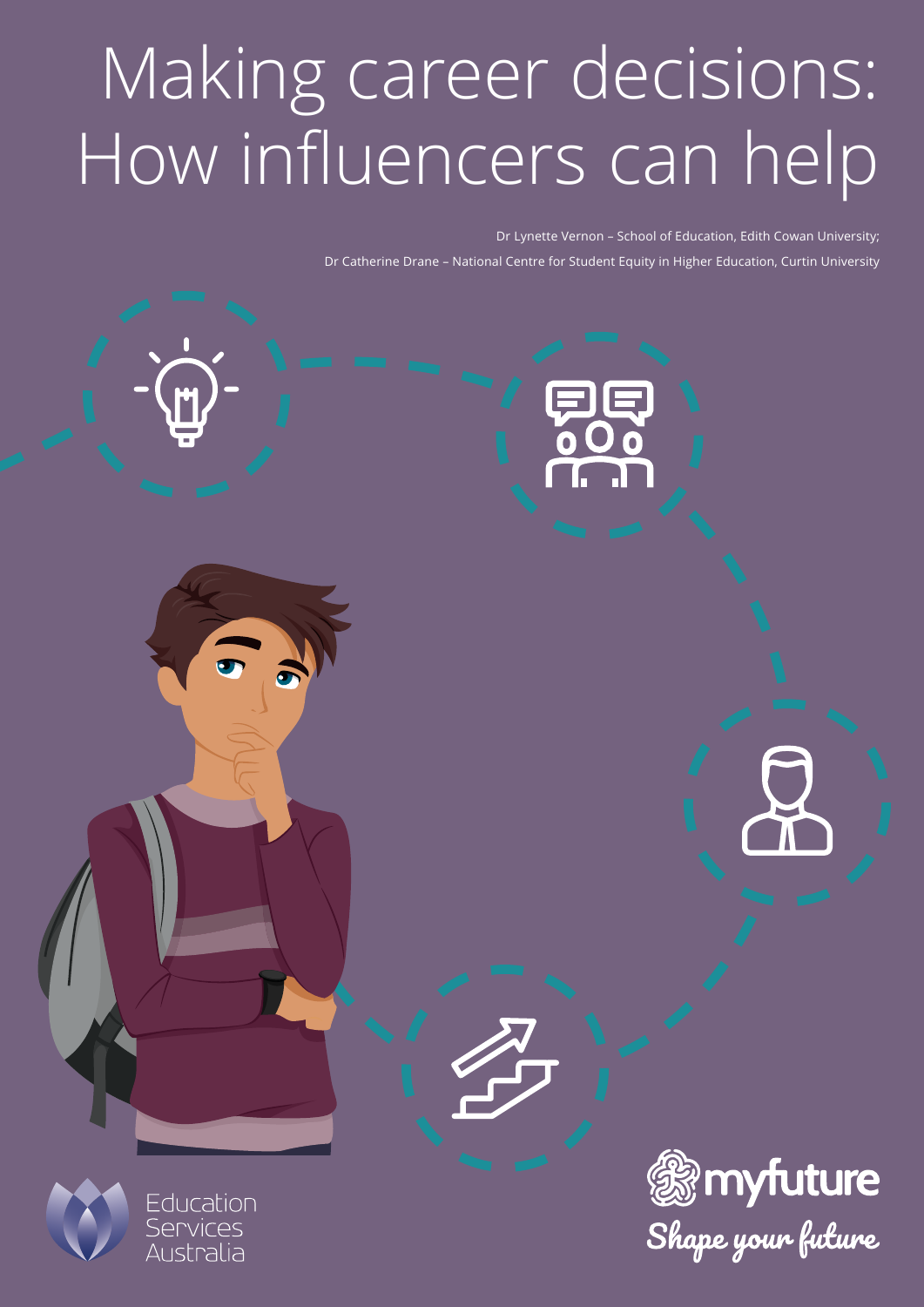What did you want to be when you grew up? Who gave you the advice and ideas to support your aspirations? Your family may have kickstarted your career conversations by reciting the 16<sup>th</sup> Century British nursery rhyme 'Tinker, tailor, soldier, sailor'. You may have been curious about these old professions and fantasized about your own future. Modern parents might do well to adapt the words to 'blogger, coder, database administrator' to fit today's career choices.

#### **Career conversations**

As we grow and develop, our parents and carers influence our educational and career decisions as do our teachers and friends. Throughout our life we have career discussions with significant others but the most important are those we have in our high school years, especially when we are starting on pathways to either vocational education and training or university study.

Recent research indicates that our career conversations aren't shifting in line with the rapid changes in the working world – seven-year-olds and 17-year-olds continue to have similar (often traditional and profession-based – i.e. doctor, teacher, police officer) career aspirations and they are often strikingly gendered.

It is important to note that educational and career aspirations are often shaped by how young people think they will fit in with others and by the expectations of their influencers, including parents, teachers and peers. Across Australia, research has consistently shown that the academic and career aspirations of secondary school students are high. However, it is often the expectations and experiences of the people around them that ultimately shape their academic pathway and career decisions.

A recent longitudinal study undertaken in New South Wales confirmed that the gap between student aspirations and actual career pathways was stark, with a much higher percentage of students surveyed aspiring to a university pathway than actually pursuing one.

## **What is possible?**

As students start to make career choices, they begin to discuss 'what is possible'. For example, a young person living in Kalgoorlie in Western Australia (eight hours from the city) might aspire to become a doctor. They may discuss this with their parents who explain that they can't afford for them to live away from home, so that option is no longer viable – even if they have the academic ability. So they turn to their friends to discuss their options. These friends might know someone who did the available, close-by nursing course at the Kalgoorlie regional university campus. They consider the realities of this option with their friends (and parents – in a feedback loop), and now they expect to do a nursing course. Had they talked to their career counsellor or teacher – who had information about scholarship opportunities and support grants – the outcome may have been different. Instead of their choices leading to nursing, they may have considered that studying medicine, with scholarship support to study away from home, was still 'possible'.

A reliance on outdated perceptions or partial knowledge of an industry may also limit what is 'possible', as a recent study undertaken in rural Australia found. Nowadays a student wishing to pursue a career in farming, for example, will need an advanced knowledge of mathematics, physics and chemistry. However, without an understanding of the high-tech nature of modern agriculture, a teacher may struggle to demonstrate the relevance of these subjects. A student is likely to fall back on the advice of friends and family, which may be no better informed.

Research conducted in Western Australia asked 527 high school students about their career and educational discussions with parents, teachers and their friends. It found:

- Students discussed career and academic aspirations with their parents and peers more than with their teachers and counsellors.
- Students who discussed university more frequently with others were more likely to consider going to university when they finished high school.
- Students with a high frequency of discussions about vocational and educational training pathways believed it more likely they would pursue vocational education than a university degree.

## **Discussing careers at the right time**

The importance of frequent career discussions with teachers, parents and community members cannot be emphasised too much. High aspirations need to be supported and maintained by influencers. However, these influencers, whether teachers, parents or friends, need the time, skills, knowledge and access to up-to-date career information in order to advise young people in their communities. Their advice must be accurate, frequent and timely. Sometimes messages are not relevant to students, and they don't 'stick'. But, at other times 'the penny drops' and information is used to make important decisions that lead students on a particular trajectory. Increasing the frequency of discussions helps reinforce career messages and ultimately aids with career decisions.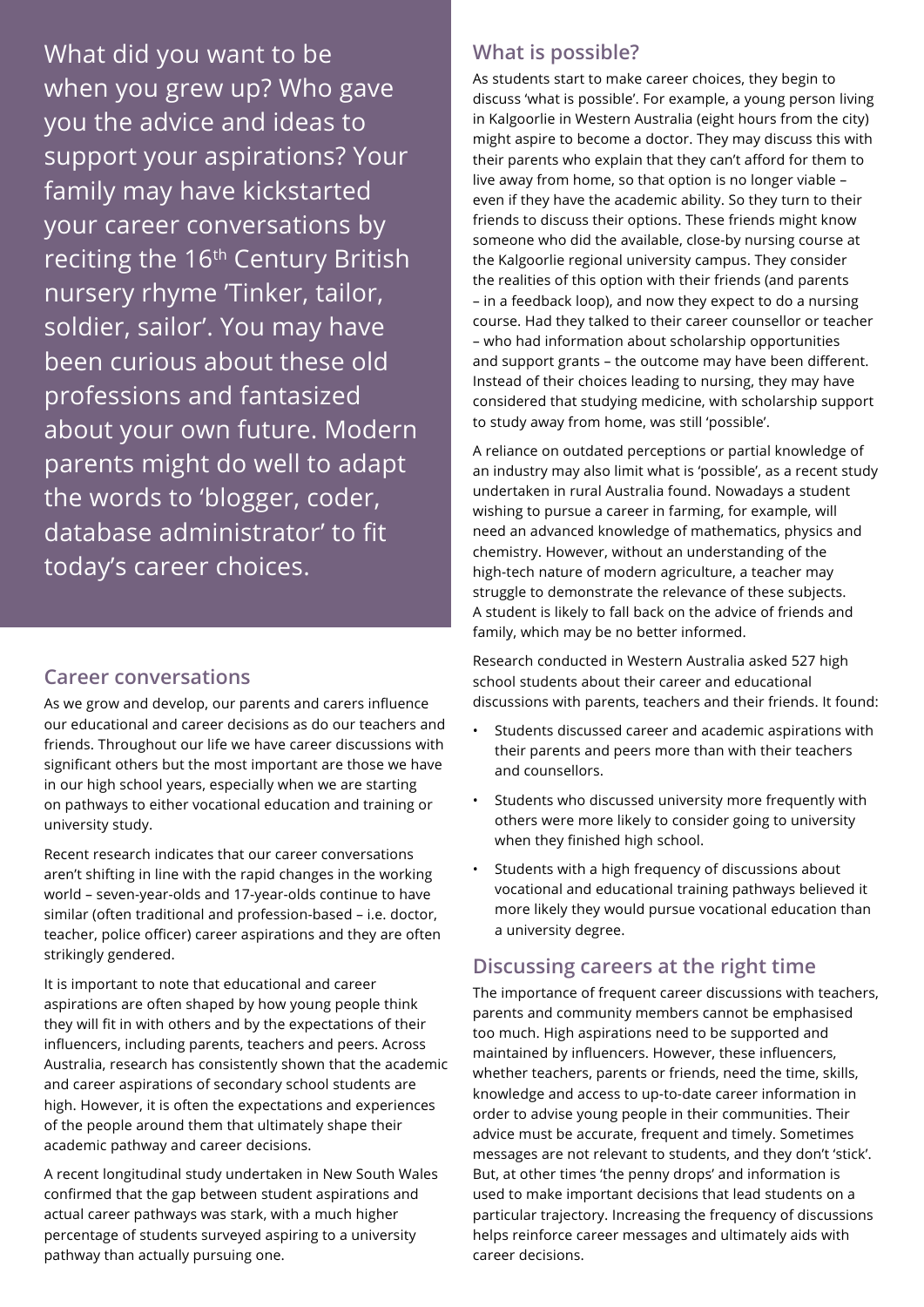Back to our young person living in Kalgoorlie. If young people are having frequent academic and career conversations with their parents and friends as this person was doing, then teachers need to make sure they raise the profile of career information for parents and the community. This will ensure this young person, no matter where they live, can reach their full potential.

Policymakers, teachers and parents need to realise the importance of increasing the levels of discussions around career pathways to influence students' expectations of what is possible when they transition from high school, empowering them to pursue their desired education and career pathways. Students need to be able to make informed choices for their future pathways, whether it be in vocational training and education or studying at university.

### **How influencers can support informed choices**

Just as influencers in social media build a rapport with their audience by posting up-to-date information or expert commentary, parents and community members can make sure they know how to access accurate and up-to-date career information.

There are also a great number of scholarships (through charitable foundations and industry) available to support vocational or university study, but they are often under-utilised.

For unbiased information on career pathways and prospects, seek out an independent career information website, such as myfuture. Funded by the state and territory governments, myfuture provides tailored, research-based career information to students and career influencers:

- teachers and career practitioners page draws together a variety of resources to use with students to explore options, plan career pathways and discover possibilities
- parents and carers page features activities, animations and articles devised to help them support and encourage their child or another young person with their career decision-making.

To find out about scholarship opportunities, start here:

- universities and vocational education institutions most have a web page detailing the scholarships they offer and how to apply for them
- federal and state government departments offer a variety of scholarships in specific study areas
- charitable foundations offer scholarships for particular groups of students
- local councils offer scholarships for residents
- local industries offer study opportunities for their workforce or community.



Sign up to the myfuture newsletters for regular updates. There are newsletters for teachers and career practitioners, parents and carers, and students with content relevant to each state and territory.

Influencers, particularly parents and carers, are an essential part of the career information network for young people. To make your influence count, visit an independent career information website, find out about scholarship opportunities related to career interests, and help create a portfolio to address scholarship conditions.